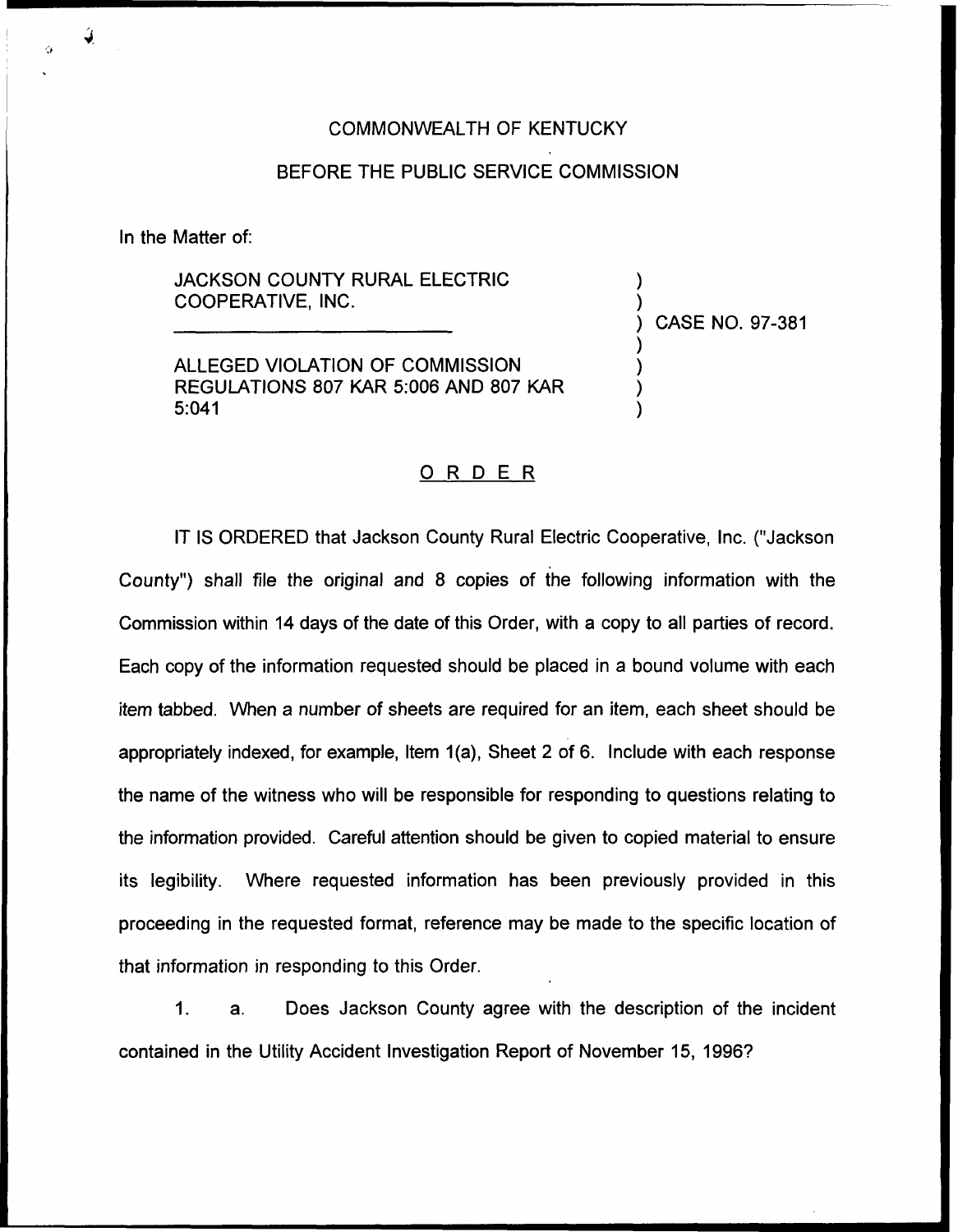b. If no, identify those portions of the description with which Jackson County does not agree and, for each portion, state why Jackson County disagrees.

2. a. Does Jackson County agree that members of the Pike Construction Company crew who were performing the work at the time of the August 20, 1996 incident failed to comply with National Electrical Safety Code" Rule 422A?

b, If no, state why not.

3. a. Does Jackson County agree that members of the Pike Construction Company crew who were performing the work at the time of the August 20, 1996 incident willfully failed to comply with National Electrical Safety Code Rule 422A?

b. If no, state why not.

4. a. Does Jackson County agree that members of the Pike Construction Company crew who were performing the work at the time of the August 20, 1996 incident failed to comply with Jackson County's Safety Manual for An Electric Utility 5619(d)(4)?

b. If no, state why not.

5. a. Does Jackson County disagree with any finding contained on pages <sup>1</sup> and 2 of the Utility Accident Investigation Report of November 15, 1996?

b. Identify each finding with which Jackson County disagrees and state why Jackson County disagrees with that finding.

 $\mathbf{1}$ All references to the National Electrical Safety Code are to the 1990 edition.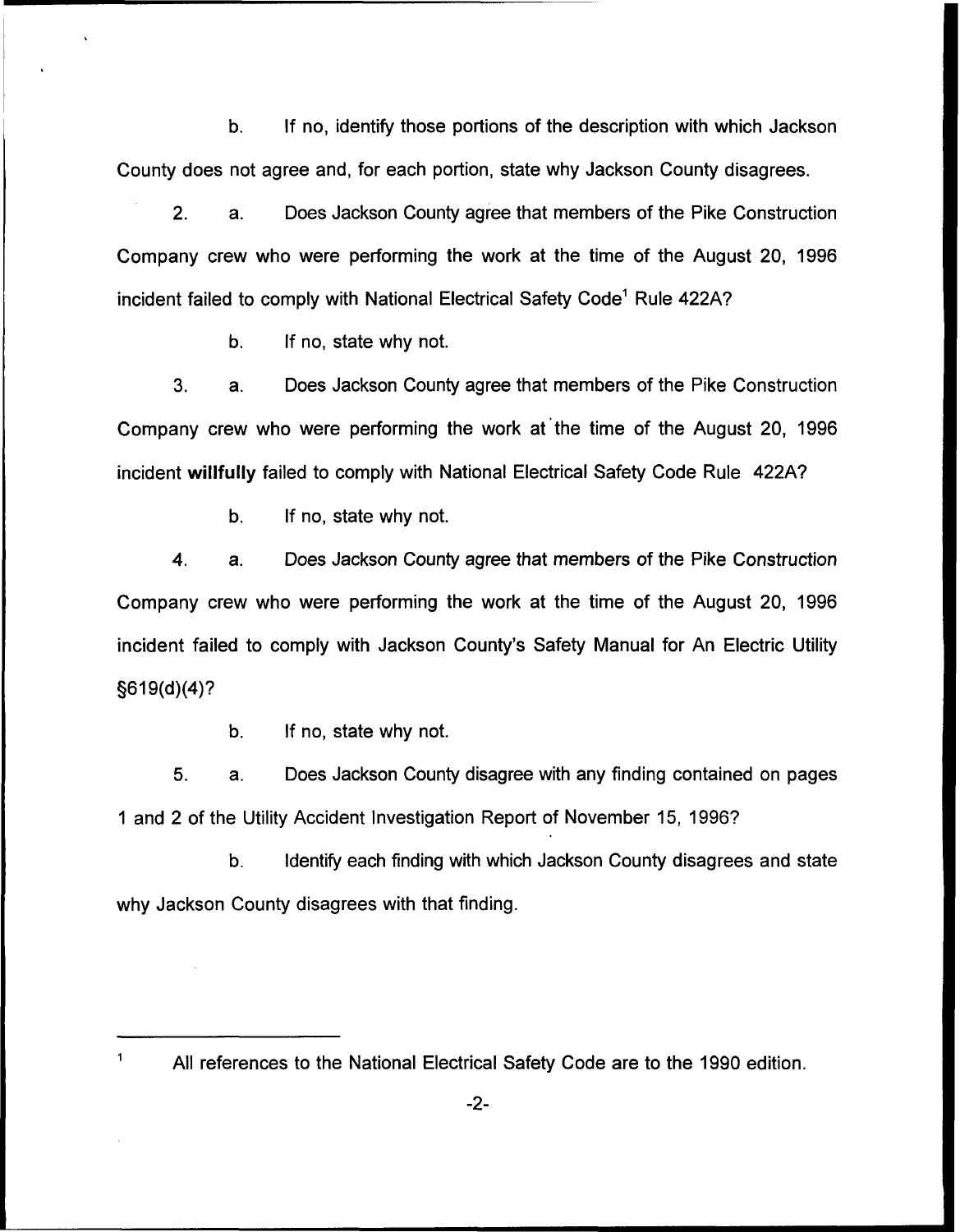6. a. At the time of the August 20, 1996 incident, was the Pike Construction Company crew performing work in furtherance of a construction contract with Jackson County?

b. If yes, provide a copy of the construction contract between Jackson County and the Pike Construction Company.

7. a. Does Pike Construction Company still perform construction work for Jackson County?

b. Describe the nature of this work.

S. How long has Pike Construction Company performed construction work for Jackson County?

9. a. In the last 10 years, how many safety incidents have occurred which involved injuries or service interruptions and which involved a Pike Construction Company work crew performing construction work for Jackson County.

b. For each incident, state the date of the incident, the nature of the injury or service interruption, and describe the incident and the action taken by Jackson County in response to the incident.

10. a. Does Jackson County perform any inspections of the work performed by the Pike Construction Company under their construction contract?

b. If yes,

(1) How often are inspections performed for each work project?

(2} Who performs the inspections?

(3) When are the inspections generally performed?

 $-3-$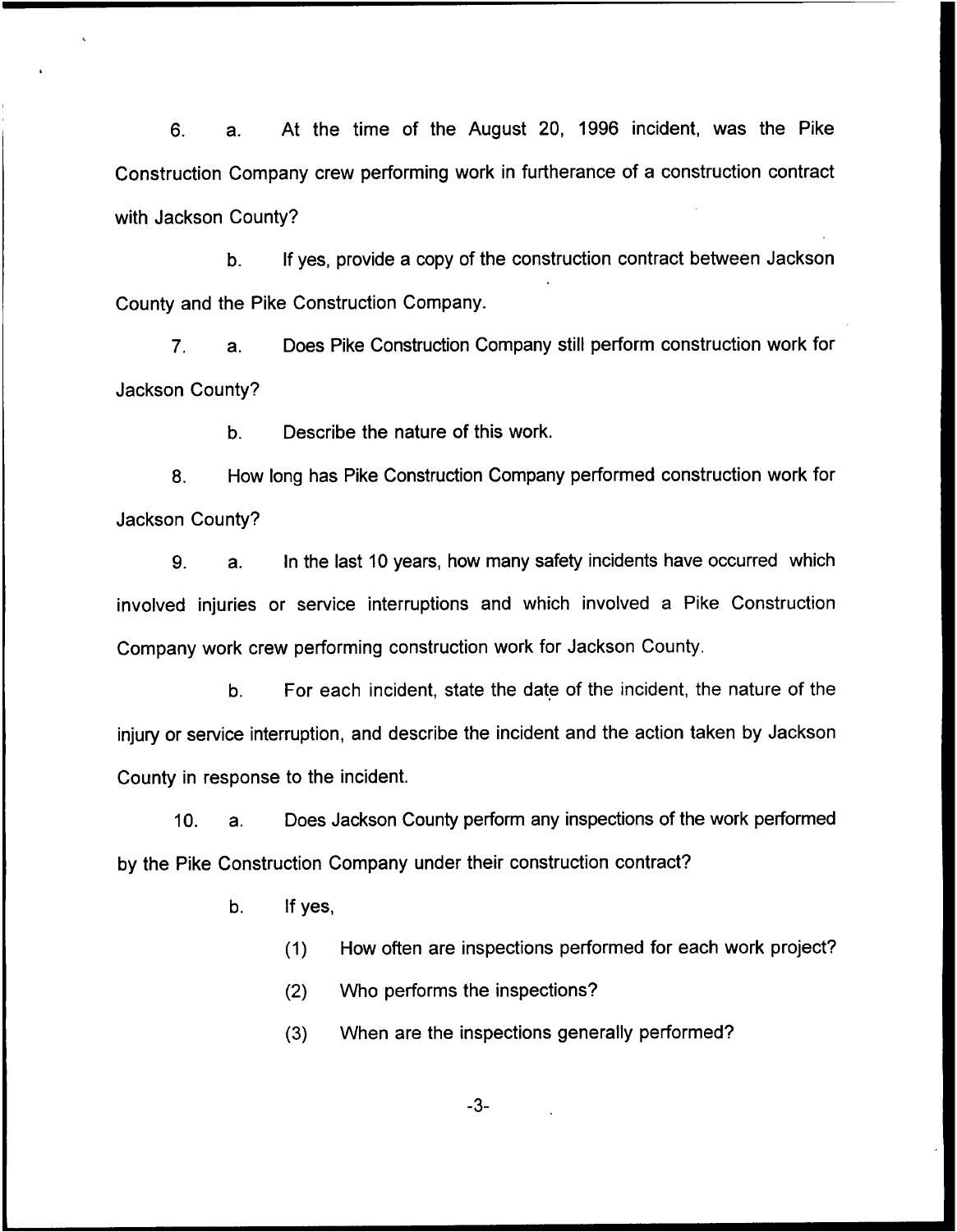(4) For what conditions do Jackson County's inspectors inspect?

(5) Provide any written guidelines that Jackson County has for its inspectors.

(6) If a Jackson County inspector discovers that a Pike Construction Company employee is acting in a manner contrary to the National Electrical Safety Code, what action is he to take?

Prior to the incident, had any Jackson County employee been to the  $11<sub>1</sub>$  $a<sub>1</sub>$ incident site on August 20, 1996 to inspect the work that the Pike Construction Company was performing?

b. If yes, identify this employee(s) and state the time when he had visited the incident site.

12. Provide all memoranda, correspondence, and other documents in which Jackson County discussed the work performance of the Pike Construction Company compliance with the National Electrical Safety Code and any other applicable safety codes or rules.

13. What investigation of Pike Construction Company's background did Jackson County perform prior to entering into a construction contract with that company?

14. What investigation of a contractor's background does Jackson County perform prior to entering into any contract for construction work?

15. Provide any reports on the August 20, 1996 incident which were prepared by any local, state, or federal governmental agency and which have not previously been submitted to the Commission.

 $-4-$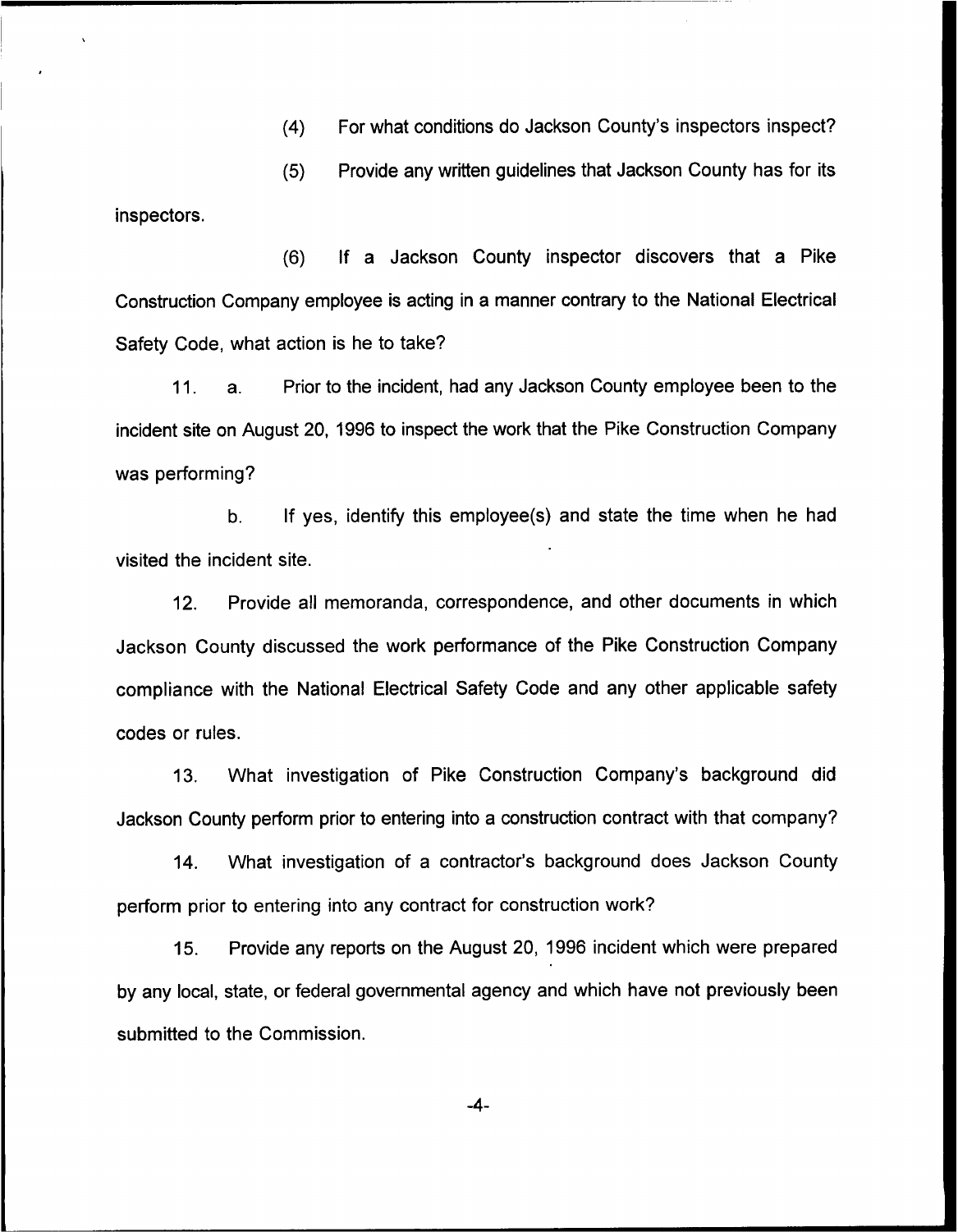16. a. State whether any civil actions arising out of the August 20, 1996 incident have been brought against Jackson County.

- $b<sub>1</sub>$ If yes, for each action:
	- (1) Identify the complainant.
	- (2) Provide a copy of the complaint.
	- (3) Provide a copy of any answer or response made by Jackson

County.

(4) What is its current status?

17. Describe Jackson County's actions since the August 20, 1996 incident to prevent similar incidents.

18. a. Identify all Jackson County employees who were at the incident site at the time of the incident.

b. For each employee listed, state his or her duty position and the reason that he or she was at the incident site.

19. Identify the witnesses whom Jackson County intends to call at the scheduled hearing and summarize the expected testimony of each witness.

20. Provide the mailing address and telephone number for the following persons:

- a. Harold Creech
- b. Rodney Mclntosh
- c. Gary Williams
- d. Tim Collins

 $-5-$